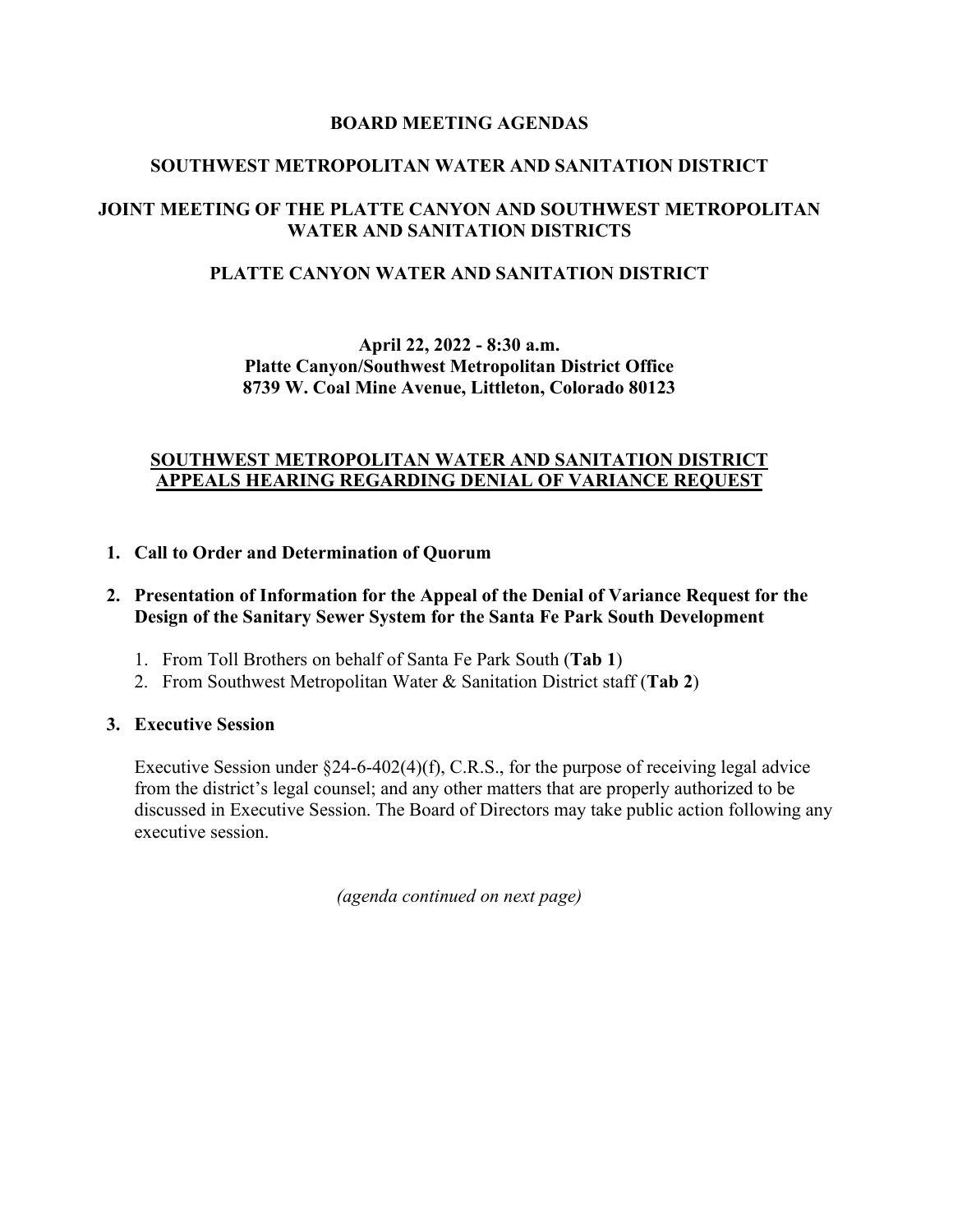# **SOUTHWEST METROPOLITAN WATER AND SANITATION DISTRICT**

# **1. Call to Order and Determination of Quorum**

## **2. Approval of Agenda**

## **3. Consent Agenda**

Consent agenda items may be enacted with one motion and one vote unless any Board member has questions or requests discussion of any individual item.

- 1. Approval/Ratification of accounts payable (**Tab 3**)
- 2. Ratification of investment/deposit transactions (**Tab 4**)

### **4. Action Items**

None scheduled.

### **5. Information - Discussion Items**

1. Relocation of 16" Water Main in Santa Fe Boulevard **(Tab 5)**

## **6. New Business**

None scheduled.

*(agenda continued on next page)*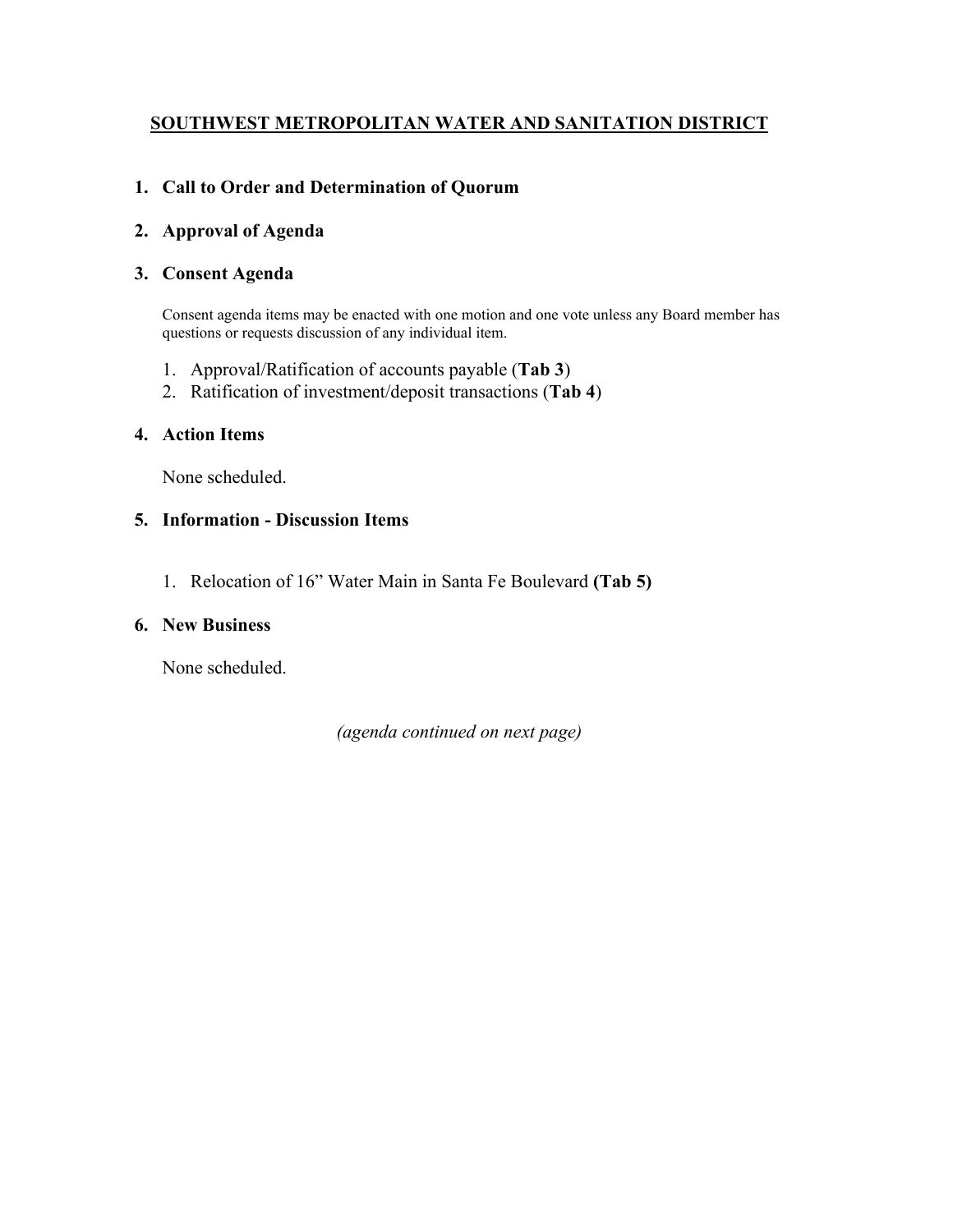# **JOINT MEETING OF THE PLATTE CANYON & SOUTHWEST METROPOLITAN WATER & SANITATION DISTRICTS**

# **1. Call to Order and Determination of Quorum**

# **2. Approval of Agenda**

# **3. Consent Agenda**

1. Approval of Minutes for the March 25, 2022 Joint Regular Meeting **(Tab 6**)

# **4. Action Items**

None scheduled.

## **5. Information - Discussion Items**

- 1. Platte Canyon financial statements (**Tab 7**)
- 2. Southwest Metropolitan financial statements (**Tab 8**)
- 3. Platte Canyon investment/deposit report (**Tab 9**)
- 4. Southwest Metropolitan investment/deposit report (**Tab 10**)
- 5. Manager's report (**Tab 11**)
- 6. Operations report (**Tab 12**)
- 7. Construction projects report (**Tab 13**)

*(agenda continued on next page)*